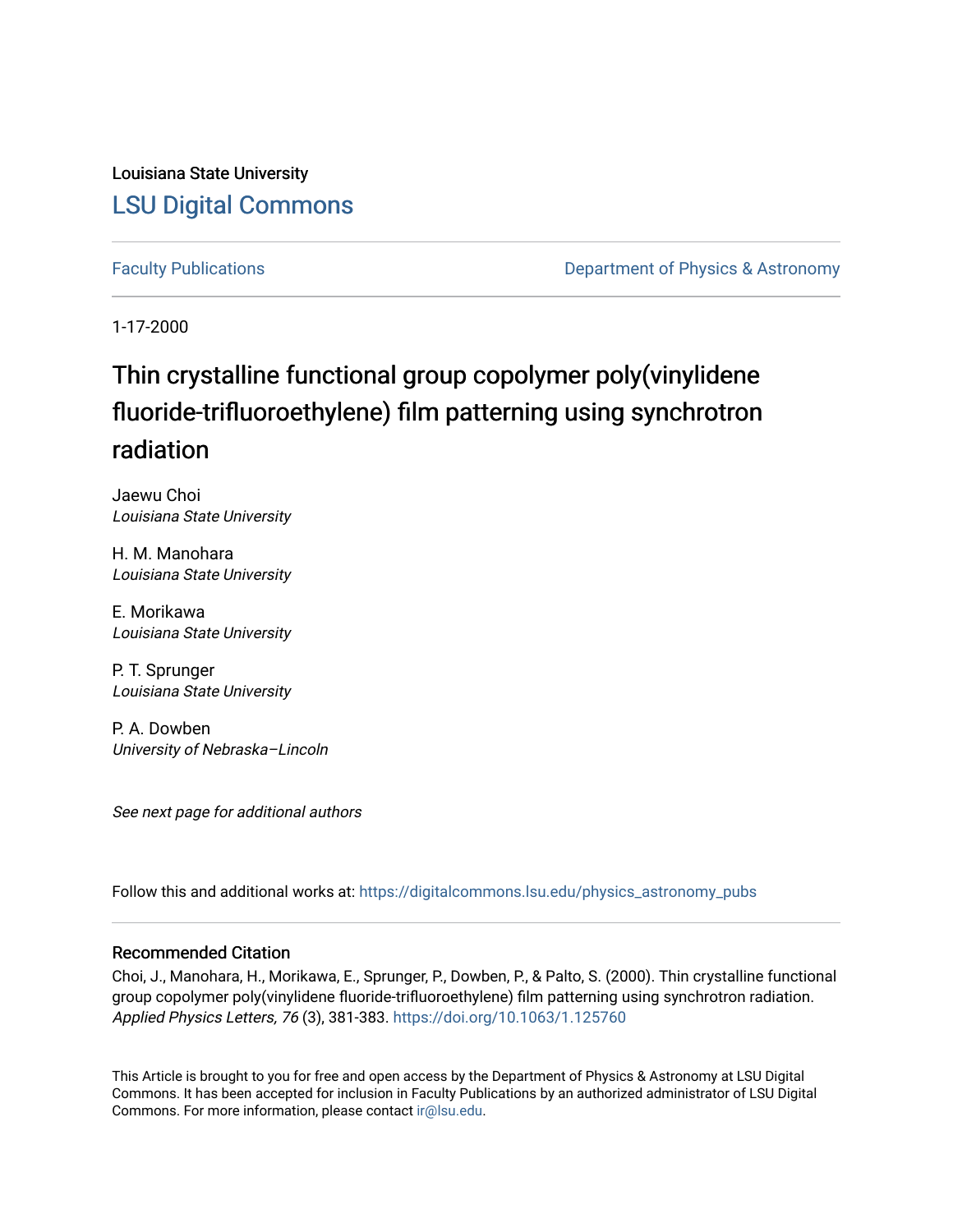### Authors

Jaewu Choi, H. M. Manohara, E. Morikawa, P. T. Sprunger, P. A. Dowben, and S. P. Palto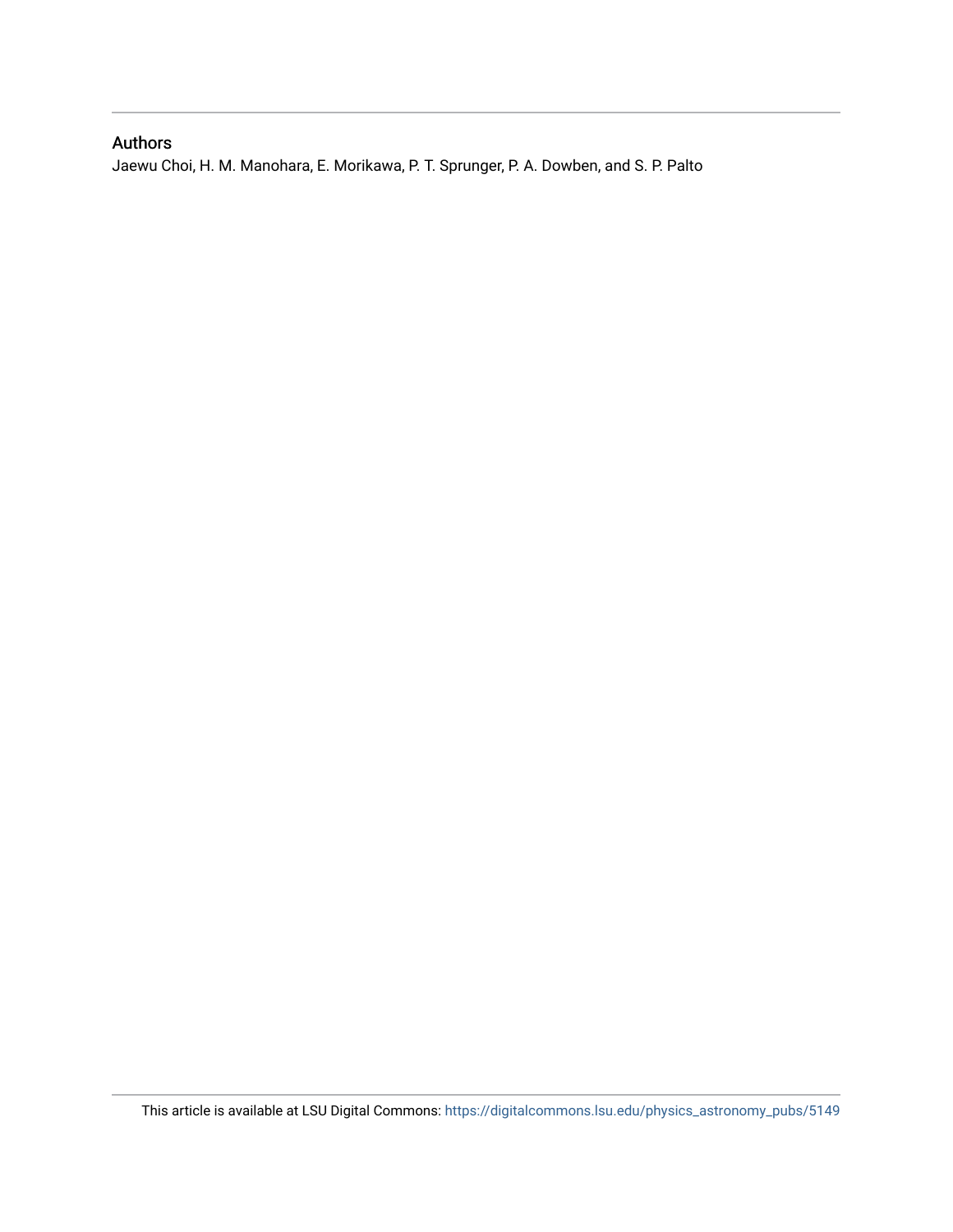### University of Nebraska - Lincoln [DigitalCommons@University of Nebraska - Lincoln](https://digitalcommons.unl.edu/)

[Peter Dowben Publications](https://digitalcommons.unl.edu/physicsdowben) **Research Papers in Physics and Astronomy** 

1-17-2000

# Thin crystalline functional group copolymer poly(vinylidene fluoride–trifluoroethylene) film patterning using synchrotron radiation

Jaewu Choi University of Nebraska-Lincoln, jchoi@ece.eng.wayne.edu

H.M. Manohara University of Nebraska-Lincoln

Eizi Morikawa University of Nebraska-Lincoln, eizi@lsu.edu

P.T. Sprunger University of Nebraska-Lincoln

Peter A. Dowben University of Nebraska-Lincoln, pdowben@unl.edu

See next page for additional authors

Follow this and additional works at: [https://digitalcommons.unl.edu/physicsdowben](https://digitalcommons.unl.edu/physicsdowben?utm_source=digitalcommons.unl.edu%2Fphysicsdowben%2F34&utm_medium=PDF&utm_campaign=PDFCoverPages) 

Part of the [Physics Commons](http://network.bepress.com/hgg/discipline/193?utm_source=digitalcommons.unl.edu%2Fphysicsdowben%2F34&utm_medium=PDF&utm_campaign=PDFCoverPages)

Choi, Jaewu; Manohara, H.M.; Morikawa, Eizi; Sprunger, P.T.; Dowben, Peter A.; and Palto, S.P., "Thin crystalline functional group copolymer poly(vinylidene fluoride–trifluoroethylene) film patterning using synchrotron radiation" (2000). Peter Dowben Publications. 34. [https://digitalcommons.unl.edu/physicsdowben/34](https://digitalcommons.unl.edu/physicsdowben/34?utm_source=digitalcommons.unl.edu%2Fphysicsdowben%2F34&utm_medium=PDF&utm_campaign=PDFCoverPages)

This Article is brought to you for free and open access by the Research Papers in Physics and Astronomy at DigitalCommons@University of Nebraska - Lincoln. It has been accepted for inclusion in Peter Dowben Publications by an authorized administrator of DigitalCommons@University of Nebraska - Lincoln.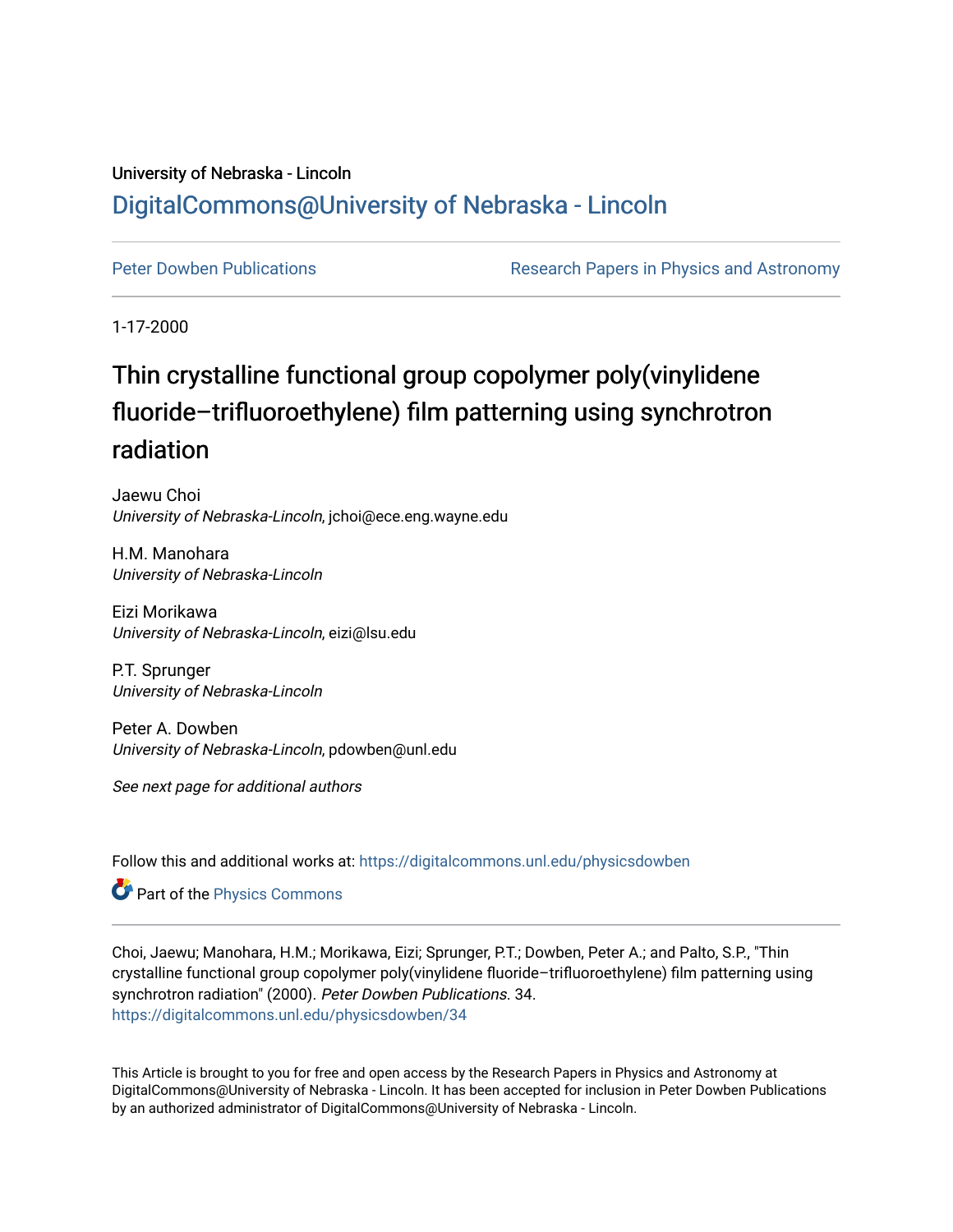### Authors

Jaewu Choi, H.M. Manohara, Eizi Morikawa, P.T. Sprunger, Peter A. Dowben, and S.P. Palto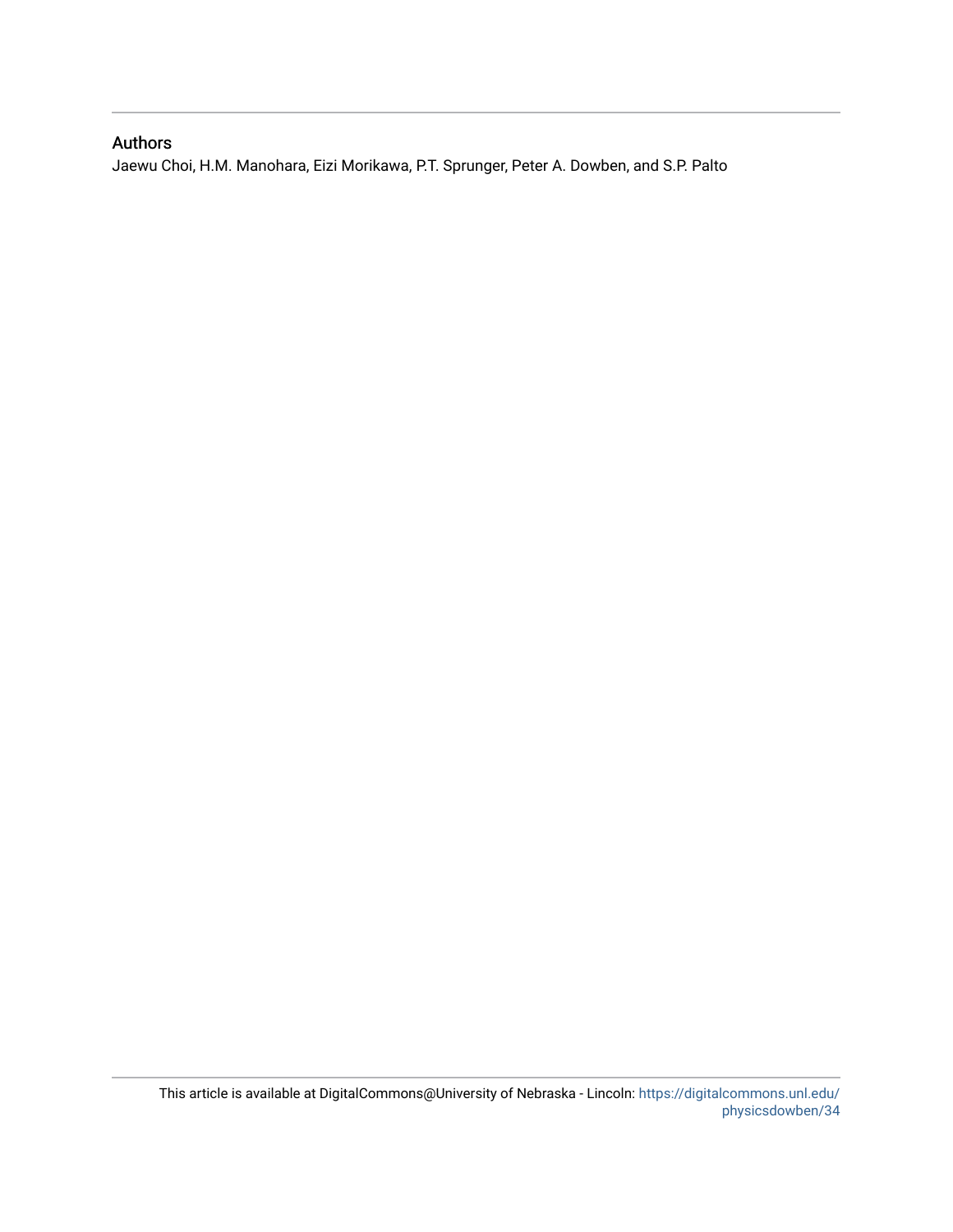### **Thin crystalline functional group copolymer poly**"**vinylidene** fluoride–trifluoroethylene) film patterning using synchrotron radiation

Jaewu Choi,<sup>a)</sup> H. M. Manohara, E. Morikawa, and P. T. Sprunger

*Center for Advanced Microstructures and Devices, Louisiana State University, Baton Rouge, Louisiana 70806*

P. A. Dowben

*Department of Physics and Astronomy and the Center for Materials Research and Analysis, Behlen Laboratory of Physics, University of Nebraska-Lincoln, Nebraska 68588-0111*

#### S. P. Palto

*Institute of Crystallography of the Russian Academy of Sciences, 117 333 Moscow, Russia*

(Received 23 July 1999; accepted for publication 16 November 1999)

The photodegradation mechanism due to synchrotron radiation exposure of crystalline poly[vinylidene fluoride–trifluoroetylene, P(VDF–TrFE)] copolymer thin films has been studied with ultraviolet photoemission spectroscopy (UPS) and mass spectroscopy. Upon increasing exposure to x-ray white light ( $h\nu \le 1000 \text{ eV}$ ), UPS measurements reveal that substantial chemical modifications occur in P(VDF–TrFE) 5 monolayer films, including the emergence of new valence band features near the Fermi level, indicating a semimetallic photodegradeted product. The photodetached fragments of the copolymer consist mainly of  $H_2$ , HF, CHF, CH<sub>2</sub>. This x-ray exposure study demonstrates that  $P(VDF-TrFE)$  films, possessing unique technologically important properties, can be directly patterned by x-ray lithographic processes. © *2000 American Institute of Physics.* [S0003-6951(00)00703-8]

The unique piezoelectric, pyroelectric, ferroelectric, and nonlinear optical properties of polyvinylidene fluoride (PVDF) have long been considered for use in many technological applications including sensors (biomedical cardiopulmonary sensors, ultrasonic transducer, radiation detector),<sup>1</sup> actuators (hydrophone, microphone, headphone, generator), $^{2}$ nonlinear optical component and fiber optics, $3$  and ferroelectric memory.4 Moreover, copolymer films of polyvinylidene fluoride–trifluoroethyelene, P(VDF–TrFE), have also attracted interest due to their improved crystallinity and a lower ferroelectric critical temperature ( $\sim 80 \degree C$ ).<sup>5</sup> Recently, very thin crystalline copolymer films  $(2–30 \text{ monolayers})$  of P(VDF–TrFE) have been shown to exhibit novel twodimensional ferroelectric behavior and distinct surface pyroelectric, ferroelectric, and metallic properties largely independent of film thickness.6,7 These properties of the very thin crystalline copolymer P(VDF–TrFE) systems are very desirable in the production of technologically important nanoscale devices. $1-4,8$  In order to accomplish this task, a method to pattern  $P(VDF-TrFE)$  thin films is essential.<sup>9</sup>

In this letter, we report on an experimental study which elucidates the physical mechanism by which soft x-ray radiation is used to directly pattern thin, crystalline  $P(VDF-TrFE)$ films. Specifically, the focus here is to identify the chemical pathway, using photoemission and mass spectroscopy, of the photodegradation processes that occur when the thin-film copolymer is exposed to synchrotron white-light radiation.

Experimentally, crystalline 5 monolayer films of poly (vinylidene fluoride–trifluoroethylene) [P(VDF–TrFE); 70:30],  $-[(-CH_2-CF_2)_x-(CF_2-CHF)_{1-x}]_n$ , were grown on highly doped *n*-type  $Si(111)$  wafers by Langmuir–

Blodgett (LB) monolayer deposition from a water subphase, as described elsewhere. $6,7,10$  The chemical composition and structure of the LB copolymer P(VDF–TrFE) films was confirmed with angle resolved x-ray spectroscopy, x-ray diffraction, and scanning tunneling microscopy.6,7,11

In the present study, the exposure effects of the soft  $x$ -ray white light radiation on to the  $P(VDF-TrFE)$  films were probed with valence band and shallow core level photoemission spectroscopy (UPS). Experiments were performed at the Center for Advanced Microstructures and Devices (CAMD), using the PGM beamline. In white-light geometry used for exposures, this beamline delivers soft x-ray radiation throughout a bandwidth of 100–1000 eV. In order to probe the initial and consequent changes in the electronic structure, monochromatic light from the PGM, at an energy of 74 eV, was employed in UPS measurements. Due to the attenuated flux, photodegradation during UPS measurements were minimal, compared to white-light exposures. The emitted fragments from the  $P(VDF-TrFE)$ , due to the soft x-ray irradiation were detected *in situ* using a residual gas analyzer (RGA). The "exposure values" reported are deduced from the mesh current  $(\mu A)$  times exposure time (min) of synchrotron radiation white light.

As can be seen in Fig. 1, the photodegradation of the crystalline 5 monolayer copolymer  $P(VDF-TrFE)$  films due to exposure of the soft x ray appears in the modification of the electronic valence band spectra. Figure  $2(c)$  reveals that the pristine valence band spectra can be deconvoluted with five peaks, based on an *ab initio* SCF LCAO theoretical calculation.12 Peak A corresponds to the fluorine 2*s* state. Peak B is related to the C–F band. Peaks C and D are assigned as a C–C band while peak E corresponds to a C–H band in the polyethylene. $13,14$  UPS measurements reveal that,

Electronic mail: jchoi1@lsu.edu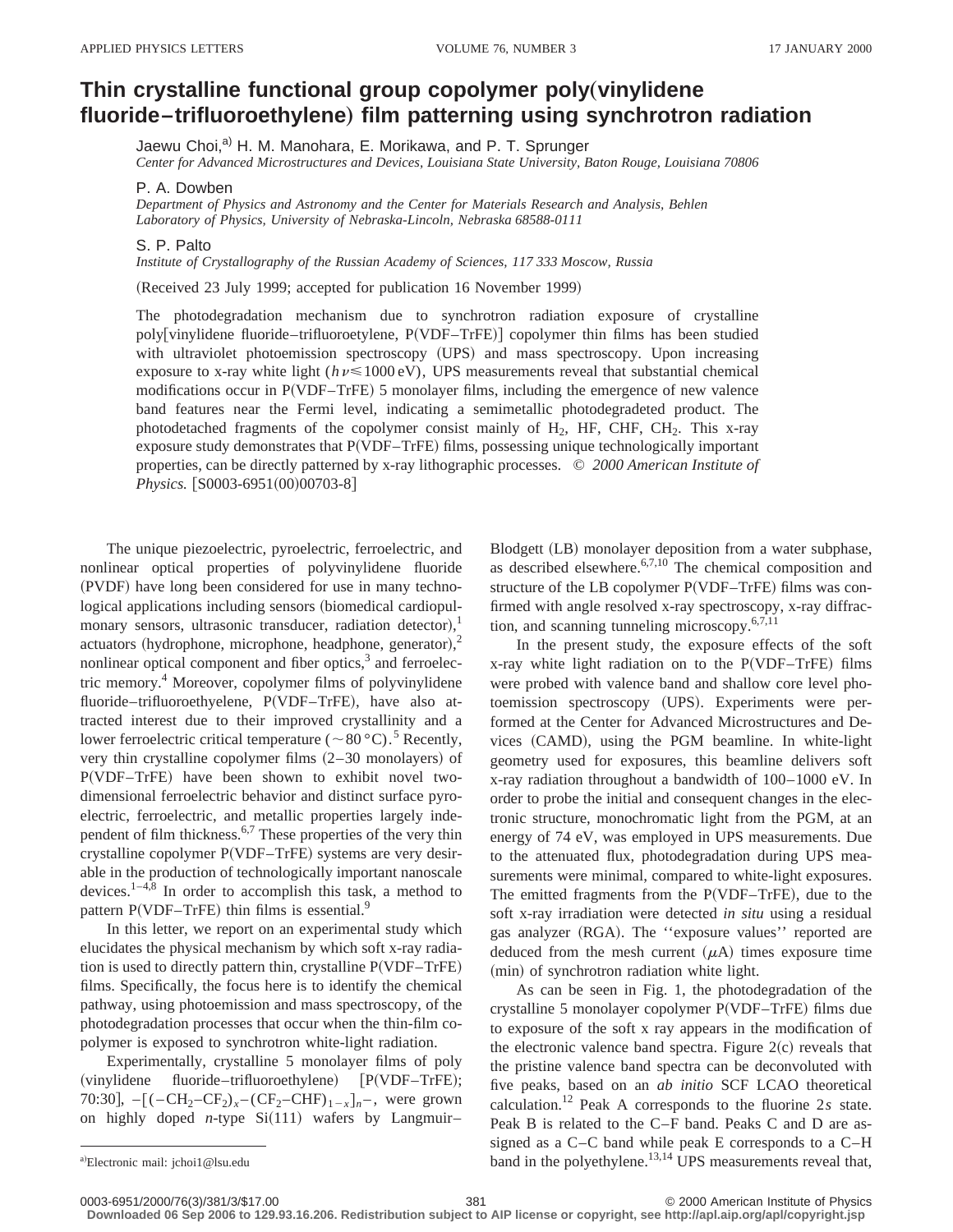

FIG. 1. The valence band photoemission spectra of 5 monolayer films of copolymer poly (vinylidene fluoridetrifuluroethylene) are taken from the normal incidence of 74 eV photon and 45° emission of the photoelectron with respect to the surface normal as a function of white light exposure  $[$  exposure=mesh current  $($   $\bullet)$  exposure time].

upon subsequent exposure of white light radiation on the P(VDF–TrFE) films, each band shifts to lower binding energy and a new feature near the Fermi level develops (peak F). Based on theoretical calculations, the existence of peak F provides evidence of a  $\pi$ -bonding band formation in the polymer chain due to the loss of fluorine and/or hydrogen. Figure  $2(a)$  shows that with increasing white light exposure, the intensity of peak A exponentially decreases as peak F increases. Moreover, the photodegradation process is accompanied by a rapid decrease in peak C intensity and increase in the width of peak B. With the development of the new feature F, there are rigid shifts of the binding energies (peaks A, B, D, and E) related to the metallicity change of the polymer, and consequent work function change, with increasing exposure as shown in Figs.  $2(b)$  and  $2(c)$ . Based on these UPS observations, it is proposed that the photodegradation mechanism includes a crosslinking in-between the polymer chain (peak width broadening of peak B) increasing the white light exposure.

Figure 3 shows the evolution of photofragments observed in a RGA as a function of the exposure time to white light irradiation. Partial mass spectra were collected for  $H_2$ , F, HF, CHF,  $CH_2$ , and  $CF_2$ . With initial white light exposure, the large amounts of constituent fragments from the polymer were created and emitted. With continued exposure, all measured photoinduced defragmentation intensities decayed exponentially and then almost saturated. This suggests a propensity of surface or near surface constituent components being initially photodetached followed by limited diffusion of further components through a surface barrier.

The relative emitting amounts of the hydrogen fragments due to the white light exposure is 100 times larger than fluo-



FIG. 2. Intensity changes (a) and binding energy changes (b) of peak A and peak  $F$  with respect to the synchrotron white light exposure and  $(c)$  deconvolution of the valence band spectra for pristine P(VDF–TrFE) films (bottom) and for largely photodegraded films (top).

peak intensity is relatively slowly decreased. The main photofragments from the copolymer  $P(VDF-TrFE)$  films due to the white light exposure are  $H_2$ , HF, CHF, and CH<sub>2</sub>. Specifically, the detection of CHF mass spectra, as shown in Fig.



FIG. 3. Mass spectra of the photofragments with subtraction of the background from a 5 monolayer P(VDF–TrFE) film with exposure of soft x-ray white light (with mesh current=0.9  $\mu$ A) are collected at leak mode using a residual gas analyzer for (a)  $H_2$ , (b) F, (c) HF, (d) CHF, (e) CH<sub>2</sub>, and  $(f)$ 

rine fragments. As shown in Figs. 1 and 2, the fluorine  $2s$  CF<sub>2</sub>. The soft x-ray white light exposure is turned on at about 100 s.<br>Downloaded 06 Sep 2006 to 129.93.16.206. Redistribution subject to AIP license or copyri